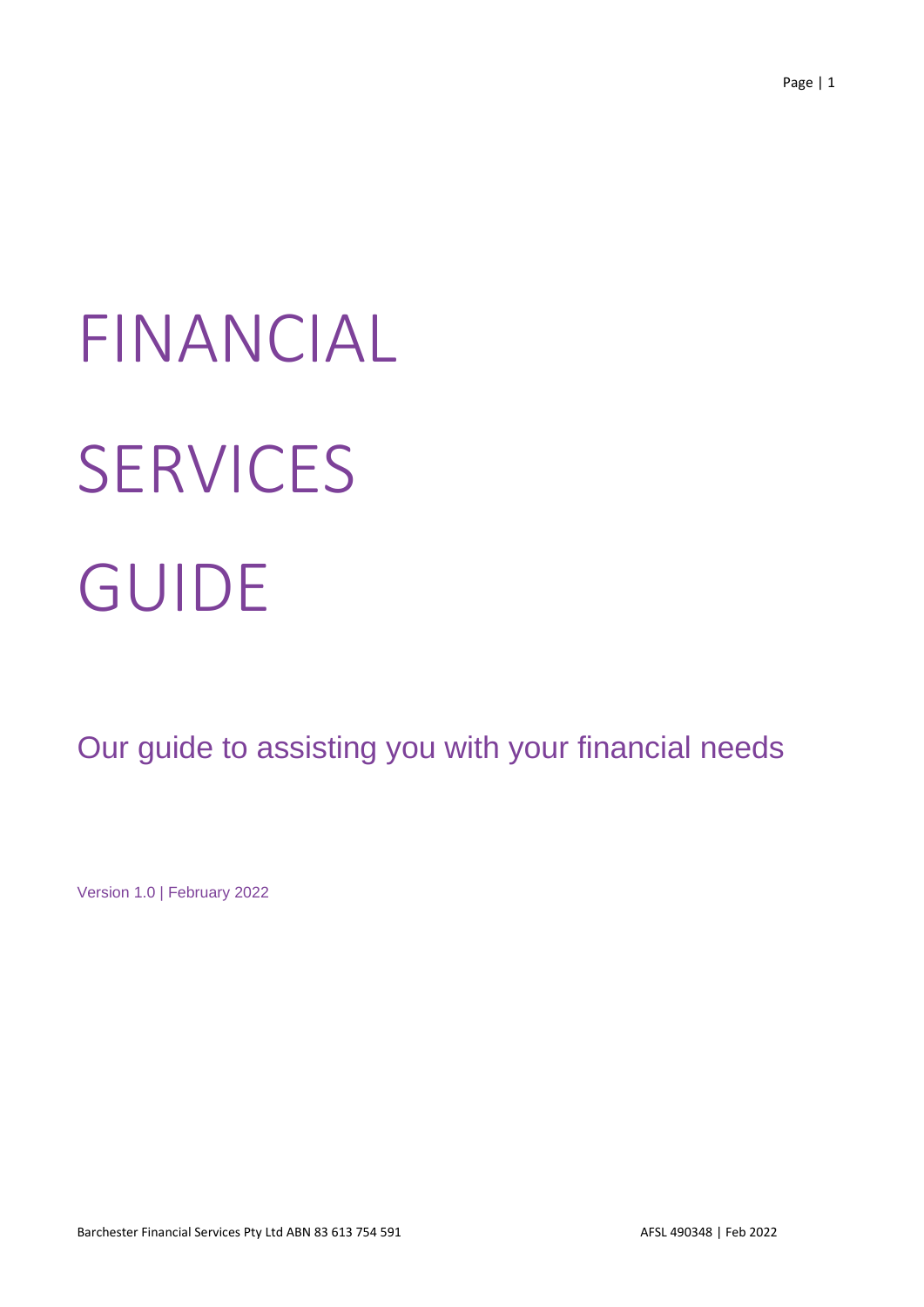# LET US GUIDE YOU

The purpose of this Financial Services Guide (FSG) is to help you make an informed decision about the services we offer and whether they are appropriate to meet your needs. This FSG provides you with important information on how to engage with one of our Advisers.

This FSG covers the following:

• Information about:

Barchester Financial Services Pty Ltd as a licensee Bayside FP Pty Ltd as the Corporate Authorised Representative Mark Davidson as the Authorised Representative

- Details on how you may instruct your Adviser
- Who will be responsible for providing the financial services
- Details of the financial services and/or products your Adviser can provide
- The documents you may receive
- Remuneration received by your Adviser
- Other forms of remuneration or benefits
- Privacy (i.e. collection and handling of your personal information)
- The complaints procedure
- Compensation arrangements in place

Please take the time to review this document before engaging our services.

Throughout this FSG, Barchester Financial Services Pty Ltd is referred to as "we", "us", "our" or any variations. The term "Adviser" refers to Bayside FP Pty Ltd and to Mark Davidson

# We are not Independent

Bayside FP Pty Ltd may receive commission, as outlined in this FSG in the section "Adviser Remuneration" in respect to insurance policies placed with various insurance companies. The receipt of this commission stops us from referring to ourselves as independent, impartial or unbiased.

Barchester Financial Services Pty Ltd (ABN 83 613 754 591), is an Australian Financial Services Licensee (AFSL 490348).

Distribution of the Financial Services Guide (version 1.0) by Bayside FP Pty Ltd and Mark Davidson has been authorised by Barchester Financial Services Pty Ltd.

Authorisation date: 23 February 2022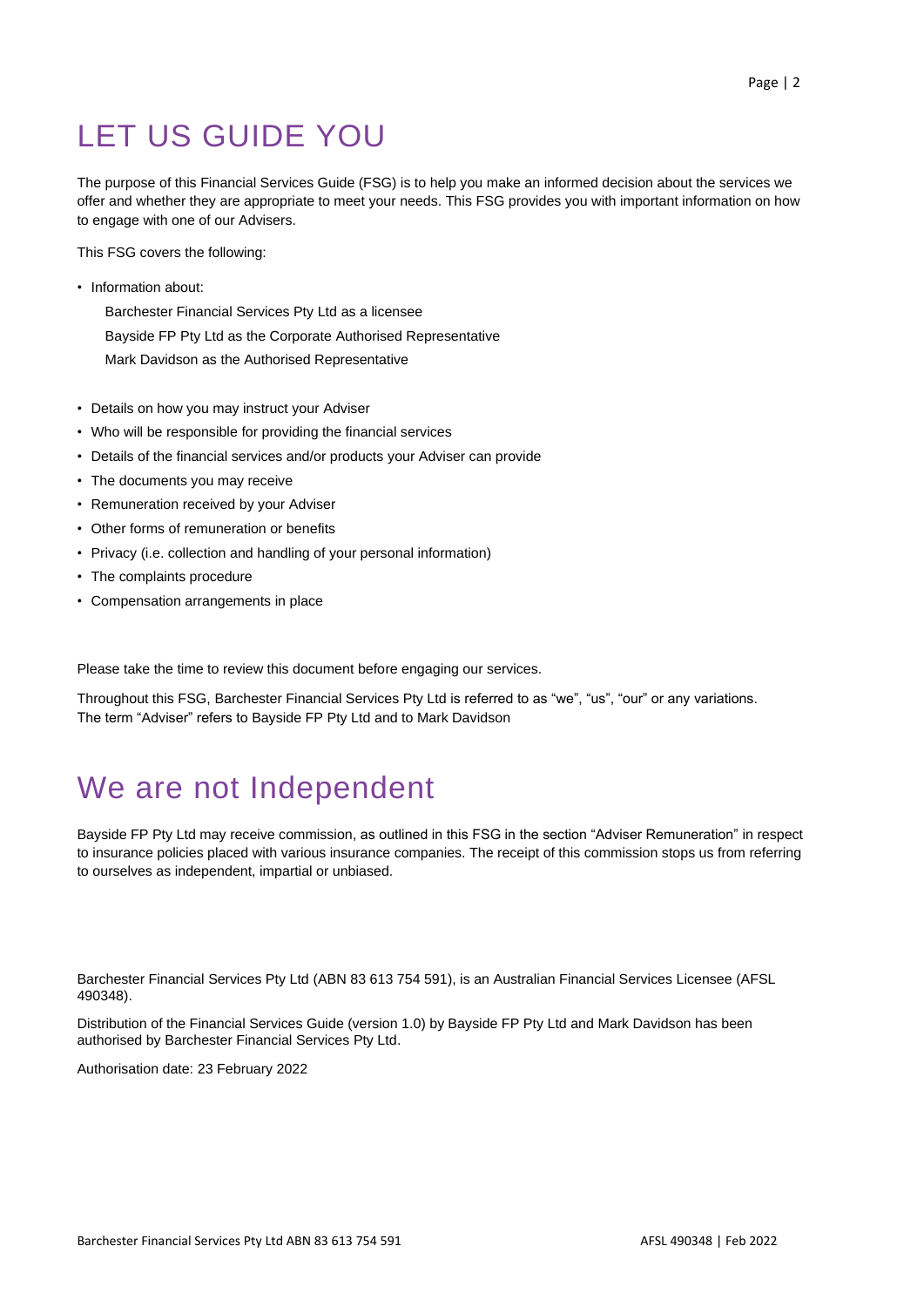#### Who we are and what we stand for

Bayside FP Pty Ltd is a Corporate Authorised representative (Number 001285115) of Barchester Financial Services Pty Ltd AFSL 490348 and is authorised to provide financial advice by this licence. Mark Davidson is an Authorised Representative of (Number 001271595) of Barchester Financial Services Pty Ltd AFSL 490348.

Bayside FP Pty Ltd ("BFP") and Mark Davidson believe in the importance of planning your financial future, however we do not believe this is of greater importance than the need to enjoy the journey.

Our goal at Bayside FP Pty Ltd is to assist you in achieving your life goals through the provision of personal advice. We aspire to a high level of client satisfaction and seek to offer what is often lacking in today's frenzied world - a personal touch.

#### Our responsibility

Your Adviser provides financial advice and services on behalf of Barchester Financial Services Pty Ltd and accordingly they are responsible for the financial advice and services they provide.

Our Advisers are committed to providing quality financial advice and a wide choice of products and/or services to suit individual client circumstances.

Your Adviser is obliged by law to act in your best interests and provide appropriate advice, when providing financial advice to you.

#### The adviser profile

Prior to providing any personalised financial advice products and/or services our Advisers are required to provide you with a copy of this FSG along with the attached Adviser Profile.

The Adviser Profile contains important information about your Adviser. This includes their Authorised Representative number and/or Corporate Authorised Representative number (if applicable), accreditations, qualifications and experience, areas of advice and types of financial services they can provide, details of how they get paid and fees that you may be charged.

#### What we can provide

Bayside FP Pty Ltd and Mark Davidson are authorised under the Barchester Australian Financial Services Licence to provide financial product advice on the following services:

- Wealth creation strategies
- Life insurance advice
- Superannuation strategies
- Debt reduction strategies
- Cash flow management
- Retirement planning
- Aged care strategies
- **Estate planning strategies**
- Tax (financial) advice

We can advise in the following products:

- Basic deposit products
- Debentures, stocks and bonds
- Life insurance (personal and business)
- Managed investments
- Investor Directed Portfolio Services (IDPS)
- **Securities**
- **Superannuation**
- Self-managed superannuation

#### Approved Product List

Barchester Financial Services Pty Ltd maintains an Approved Product List (APL). Subject to attaining required accreditation, your Adviser is able to recommend any product on the Barchester APL.

There may be instances where your Adviser will need to consider products outside of the APL. In these cases, your adviser may apply to Barchester Financial Services Pty Ltd's Research Department to obtain a one-off product approval.

#### Documents you may receive

If you decide to obtain personal financial advice, your Adviser will need to determine your needs, objectives and relevant financial circumstances.

At the initial advice appointment, your Adviser will typically gather the relevant information by using a client data collection form. You will be asked to provide accurate information about your personal and financial situation and keep your Adviser informed of any changes to your relevant circumstances.

Your Adviser will also need to verify your identity.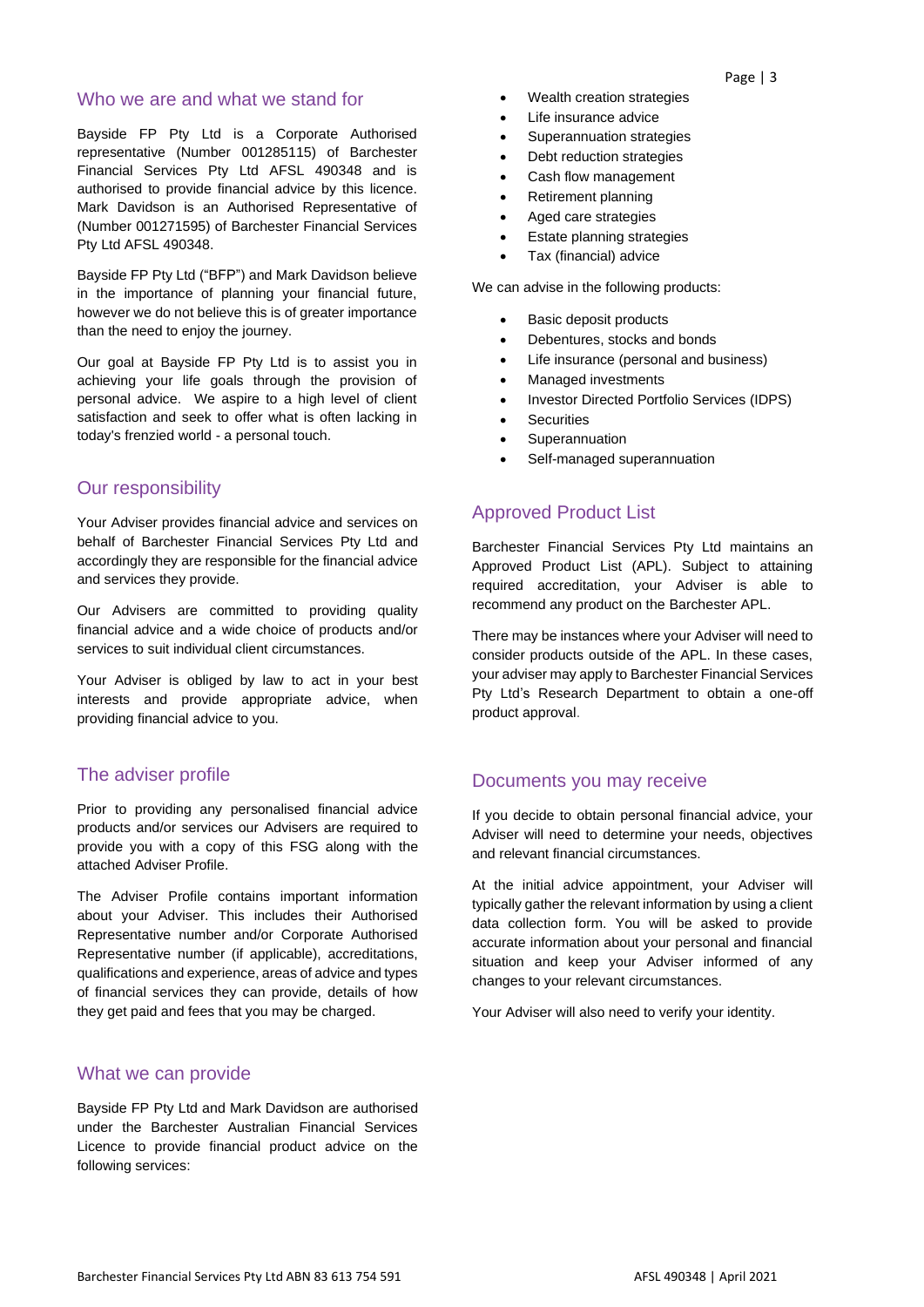When your Adviser provides personal financial advice to you, you may receive one or more of the following documents:

- Letter of Engagement
- Statement of Advice (SoA)
- Record of Advice (RoA)
- Product Disclosure Statement (PDS)
- Fee Disclosure Statement (FDS)
- Renewal Notice

The SoA will set out the advice that has been tailored to your specific circumstances and provide you with details of all relevant disclosures including details of any remuneration payable.

Where you receive ongoing or further advice a RoA may be provided.

A PDS will be provided if a product recommendation is made and includes detailed information on the financial product including features, benefits, conditions, costs and cooling off rights (if applicable).

An FDS will be issued to you in instances where you enter into an Ongoing Fee Arrangement with your Adviser for a period greater than 12 months. The FDS will contain information about the services you were entitled to receive, the services you actually received and the fees you paid during the period. The FDS will be provided to you annually.

Should you commence an ongoing fee arrangement for the first time after 1 July 2013 (or in circumstances where the ongoing fee arrangement is significantly varied after 1 July 2013), your Adviser will also issue a Renewal Notice every 2 years. The Renewal Notice will give you the option of renewing the ongoing fee arrangement.

You may request in writing a copy of any advice document up to seven (7) years after the advice has been given.

#### How to give instructions

Your Adviser may accept your instructions by phone, letter, email or fax. In some instances, your Adviser can only accept written instructions from you and they will let you know when this occurs.

#### Your privacy

Your Adviser is required to maintain physical or electronic records of documentation for any financial advice given to you, including information that personally identifies you and/or contains information about you.

These records are required to be retained for at least seven (7) years. If you want to access your personal information at any time, please let us know.

You have the right to not to provide personal information to your Adviser. However, in this case, your Adviser will warn you about the possible consequences and how this may impact on the quality of the advice provided. Additionally, your Adviser may also decline to provide advice if they feel they have insufficient information to proceed.

Barchester Financial Services Pty Ltd respects your privacy and is committed to protecting and maintaining the security of the personal and financial information you provide us. For detailed information on how we handle your personal information, please see our Privacy Policy.

This Policy is located at:

#### [Here](http://www.barchesterfs.com.au/resources/Barchester%20Policy%20Statement.pdf)

[http://www.barchesterfs.com.au/resources/Barchest](http://www.barchesterfs.com.au/resources/Barchester%20Policy%20Statement.pdf) [er%20Policy%20Statement.pdf](http://www.barchesterfs.com.au/resources/Barchester%20Policy%20Statement.pdf)

Or by emailing [compliance@barchesterfs.com.au](mailto:compliance@barchesterfs.com.au) and requesting a copy be mailed to you.

#### Disclosure of information

Throughout the advice process, your personal information may be disclosed to other services providers. These may include:

- Financial product providers
- Financial planning software providers
- Administration and paraplanning service providers
- IT service providers

Bayside FP Pty Ltd or Mark Davidson may engage third party service providers to assist in the provision of products or services.

Some services may require disclosure of personal information to service providers outside Australia. The purpose of such disclosure is to facilitate the provision of financial services including the preparation of financial advice documents for Barchester Financial Services Pty Ltd Advisers.

All reasonable steps will be taken to ensure that offshore service providers comply with the Privacy Act 1988.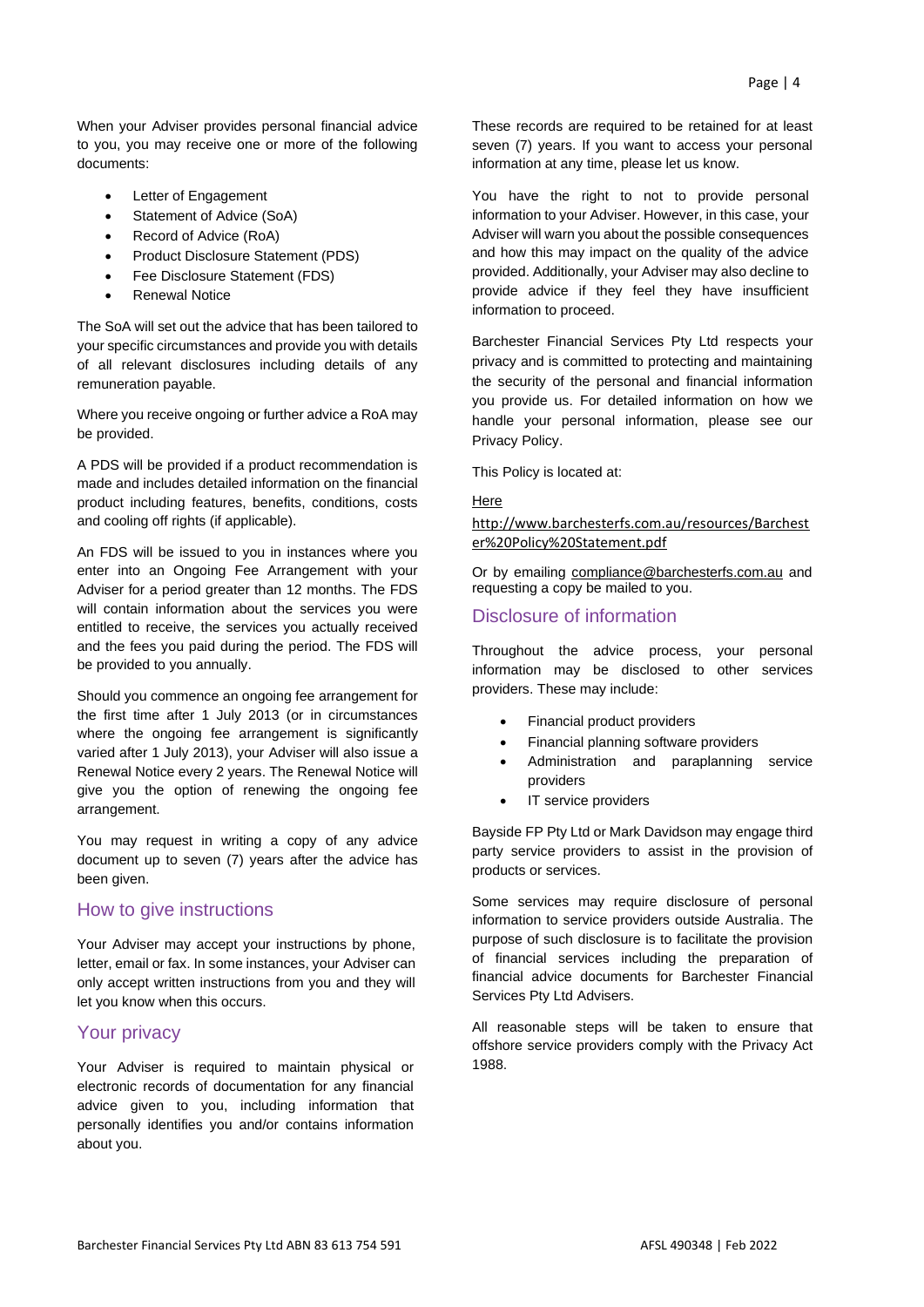#### Adviser remuneration

The cost of providing a financial product or service to you will depend on the nature and complexity of the advice, financial product and/or service provided. Generally, whenever your Adviser provides a recommendation for a financial product or service, your Adviser may be remunerated through either:

- An initial fee for service; or
- An ongoing fee for service; or
- A contribution fee or implementation fee; or
- Commission payments from product providers where applicable; or
- A combination of any of the above.

Details of the ranges and amounts of remuneration are set out below. Amounts are inclusive of GST.

| <b>Type of</b><br><b>Remuneration</b> | <b>Initial</b>  | <b>Ongoing</b> |
|---------------------------------------|-----------------|----------------|
| Adviser Service Fee                   | \$0 to \$22,000 | \$0 to \$8800  |
| Adviser Service Fee*                  | 0% to 5.5%      | 0% to 1.1%     |
| SoA Preparation Fee                   | \$0 to \$11,000 | N/A            |
| <b>Implementation Fee</b>             | \$0 to \$11,000 | N/A            |
| <b>Hourly Rate</b>                    | \$440.00        | \$440.00       |
| Investment<br>Commission*             | 0% to 5.5%      | 0% to 1.1%     |
| Insurance<br>Commission^              | 0% to 66%       | 0% to 25%      |

\*based on a % of funds invested

^based on a % of the premium

Prior to preparing any advice or providing financial services to you, we will discuss and agree upon all fees that will apply.

All fees or commissions are initially paid to Barchester Financial Services Pty Ltd before being distributed in full to Bayside Financial Planning.

#### Licensee remuneration

Barchester Financial Services Pty Ltd receives a percentage of fees for the provision of services required under its Australian Financial Services Licence from Bayside FP Pty Ltd and Mark Davidson. These fees may vary and are disclosed in our statements of advice.

#### Referrals

Should you be referred to your adviser by a third party, such as an Accountant or Mortgage Broker, the third party may receive a fee for the referral. You will receive more detailed information concerning any referral fee in your SoA or other relevant document.

#### Other forms of remuneration or benefits

Bayside Financial Planning and/or its Advisers may receive non-monetary benefits where:

- The amount is less than \$300 and identical or similar benefits are not given on a frequent basis;
- The benefit has a genuine education or training purpose (including attendance to conferences) and is relevant to providing financial product advice; and/or
- The benefit consists of the provision of information technology software or support and is related to the provision of financial product advice in relation to the financial products issued or sold by the benefit provider

Your adviser is prohibited under our code of ethics from receiving referral fees from professionals they may refer you to.

Payments or benefits received are disclosed in a register. A copy of the register is available upon request.

#### Related companies

Mark Davidson is an employee of Bayside FP Pty Ltd and does not hold shares in this company or Barchester Financial Services Pty Ltd or other companies owned by Bayside FP Pty Ltd who may charge you fees in relation to the provision of services as part of the advice we provide. Your Adviser will disclose any relevant shareholding and any other potential conflicts within the Adviser Profile and/or advice document.

Importantly however, neither your Adviser nor the Licensee have any association or relationship with the issuers of financial products that might reasonably be expected to be capable of influencing them in the provision of financial services.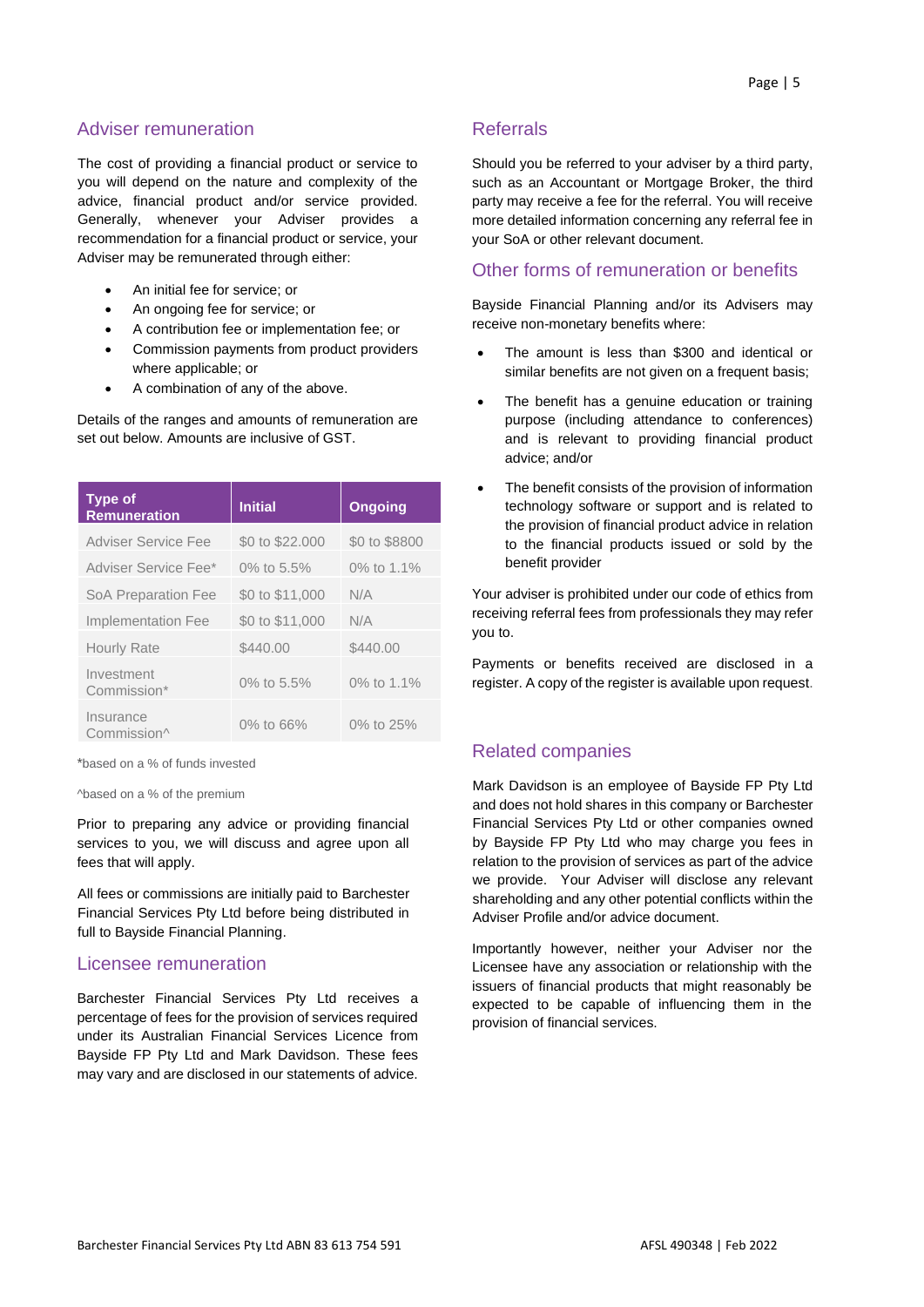#### **Sponsorship**

Bayside FP Pty Ltd and Mark Davidson will not take 3rd party sponsorships or incentive payments or benefits from product providers in return for granting rights to promote their product and give presentations to our clients.

#### Professional Indemnity

Barchester Financial Services Pty Ltd maintains a group policy which includes appropriate Professional Indemnity Insurance cover for Bayside FP Pty Ltd and Mark Davidson as required by the Corporations Act 2001.

#### Reporting your concerns

If you have a complaint about any financial service provided to you by your Adviser, you should take the following steps:

- 1. Contact your adviser and tell your adviser about your complaint. The majority of complaints can be resolved this way.
- 2. If you are not satisfied with outcome from discussions with your adviser, or you have not had acknowledgement of your complaint within 7 days contact the Complaints Manager at Barchester to discuss your complaint.

Phone 07 3510 3510

- Online www.barchesterfs.com.au
- Email complaints@barchesterfs.com.au
- Mail Claims Manager Barchester Financial Services Pty Ltd PO Box 350 Paddington QLD 4064
- 3. We will acknowledge receipt of a complaint immediately, however, where this is not possible, acknowledgement will be made as soon as practicable.
- 4. We will then investigate the complaint and respond to you within 45 days. Some complex matters may require an extension to thoroughly investigate the complaint and bring it to resolution.

5. If you are not fully satisfied with our response, you have the right to lodge a complaint with the Australian Financial Complaints Authority (AFCA). AFCA provides fair and independent financial services complaint resolution that is free to consumers.

The contact details for AFCA are: Phone 1800 931 678 (free call)

| Online | www.afca.org.au |
|--------|-----------------|
|        |                 |

| Email | info@afca.org.au |
|-------|------------------|
| Mail  | GPO Box 3        |

Melbourne VIC 3001

Furthermore, the Australian Securities and Investments Commission (ASIC) has a free of charge infoline on 1300 300 630, which you may use to obtain information about your rights and to make a complaint.

## CONTACT US

Bayside FP Pty Ltd and Mark Davidson

Unit 3 / 7-9 Grant St, Cleveland, Qld, 4163

T: 07 3822 3437 E: info@baysidefp.com.au W[: www.baysidefp.com.au](file:///C:/Users/GraemeC/Downloads/www.baysidefp.com.au)

#### For more information:

Please visit [moneysmart.gov.au](file:///C:/Users/GraemeC/AppData/Local/Microsoft/Windows/Temporary%20Internet%20Files/Content.Outlook/L2DSI6RT/moneysmart.gov.au) for more information on financial advice.